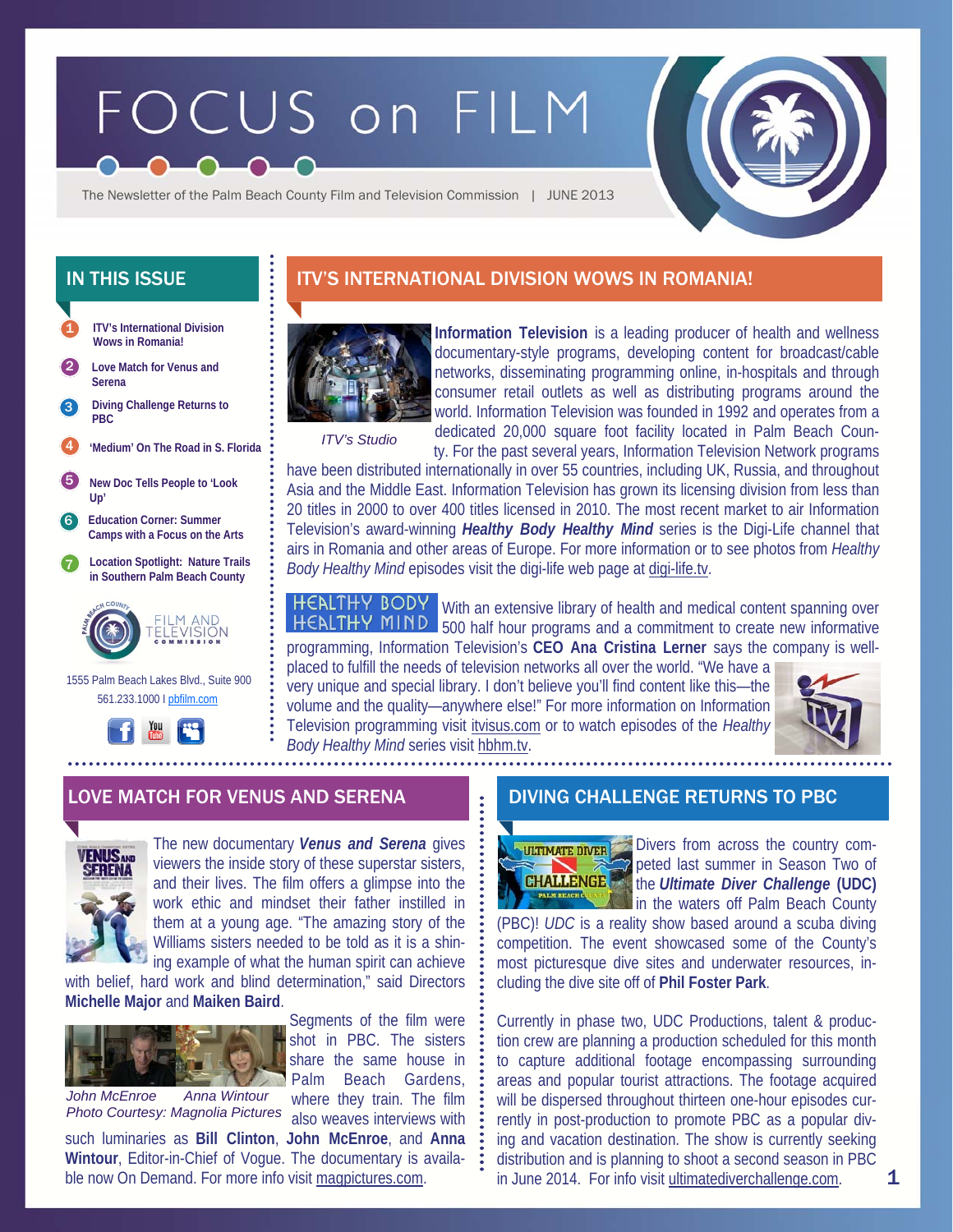

FOCUS ON FILM

## WORLD CUP QUALIFIERS TELEVISED IN BOCA G-STAR GOES 'INTO THE PAST'



The "World Cup" spirit came to Palm Beach County for an international soccer match! The Men's National Teams of Germany and Ecuador faced off at FAU Stadium in Boca Raton. The match was seen live on prime-time television in Germany and in Ecuador.

*FAU Stadium* 

All national games in Germany are broadcast on national TV, either ARD or ZDF which is similar to NBC, ABC or CBS in the U.S.

The US Soccer Federation reported that this matchup is expected to receive a 20% share of the television audience. For more info visit palmbeachsports.com.



### INDIE FILM DIGS THE VIBE OF PBC



*Thomas Rodriguez with Camera Operator Darren* 

There's a world bubbling with creativity, freespirits and up and coming talent. It's the world of independent cinema, and there's a: new indie shooting in Palm Beach County. **Figtree Films, LLC** out of Lake Worth is filming *My Father, Mi Padre* about a struggling writer who reluctantly returns home to care for his estranged, Alzheimer's-stricken father, an experience that transforms his life. The Chin filming in PBC film, written and directed by Thomas Rodri-

guez, is being produced with assistance from the Palm Beach State College Motion Picture Production Program.



"The greatest thing about filmmaking in PBC is its wonderful natural landscape, one of the most beautiful in the entire world. And the best part is that it doesn't cost even one extra dollar to utilize it as the backdrop to your movie," said **Bruce Feigenbaum**, President of Figtree Films. Producers intend to submit the movie to film festi-Wy Father FIIIIIS. Froduction include to Supply and the picked up by a distribu-<br>Wi Padre vals, where they hope it will be picked up by a distribu-

tor and/or broadcast outlet. For more info call 561.233.1000.



G-Star School Foundation Director of Development, **Dawn Hauptner**, unveiled plans for a new \$8 million project entitled, Into The Past: The World War II Experience. Visitors at the G-Star Studios will

*Plane to be a part II Experience* 

"Gooney Bird" Crice: Visitors at the G star stagios will<br>lane to be a part Walk through 62,000 sq. ft. under a roof of of the World War authentically re-created World War II battle grounds and Post-war events.

"Into the Past: The World War II Experience will include two museums, 14 new classrooms and a student research center that will be set up with an inter-active learning system. It will combine the highest technology with realistic, physical battle grounds that the visitors will be engaged in, resulting in a total sensory immersion into World War II," said Hauptner. For more info call 561.818.6534.

### 'MEDIUM' ON THE ROAD IN S. FLORIDA



Everyone's favorite Long Island Medium Theresa Caputo came to South Florida to film the *Long Island Medium: On The Road Special*. The special premiered on TLC as the kick-off to Season Four of the popular show! Caputo sur-

*Theresa Caputo* 

prised three South Florida fans with readings. "Filming in South Florida was a great experience for Long Island Medium. Not only did the sunny weather provide a fantastic backdrop, but Theresa was able to give healing messages to Floridians in need," said **Jonathan Partridge**, Co-Executive Producer of Magilla Entertainment.

*Long Island Medium* is no stranger to Palm Beach County. Caputo and her family were filmed at the Port of Palm Beach, as they left for a cruise in a previous season. The show is produced by Magilla Entertainment, LLC out of New York. For more information

visit tlc.com.



### AREA PRODUCTION COMPANY GOES 'BEYOND THE GREEN' IN NEW GOLF SPECIAL



**KO-MAR Video Productions** based in West Palm Beach recently completed production on the television documentary titled *Beyond the Green*, a one hour special that aired on **CBS Sports**. Using their SONY F3 camera package the KO-MAR crews traveled to twelve locations throughout the U.S. producing features that profile kids and adults who have had to overcome family struggles, illness and injury and discover golf's healing powers.

*KO-MAR crew filming Beyond the Green* 

KO-MAR faced the challenge of shooting golf in some rather cool climates. *Beyond the Green* was sponsored by **The PGA of America** and narrated by CBS Sports commentator Bill Macatee. KO-MAR Vice-President, **Jim Gallagher**, served as senior writer and producer and considers this to be some of KO-MAR's finest production work to date. For more info visit ko-mar.com.



2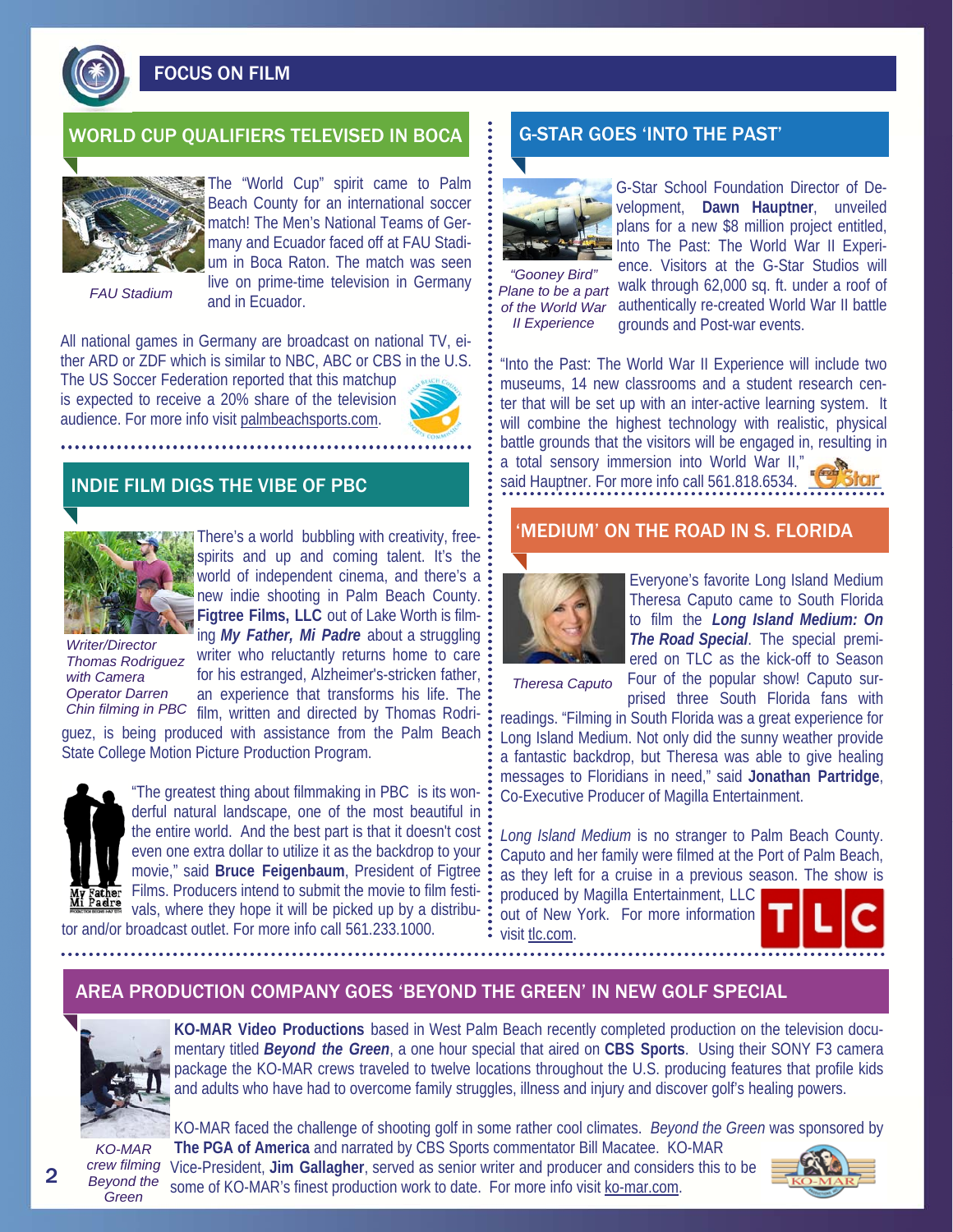

# NEW DOC TELLS PEOPLE TO LOOK UP! FILM FEST RETURNS TO BORLAND CENT



Telly Award® winning Director and West Palm Beach resident **George Barnes**, released an environmental documentary that has scenes filmed in various parts of Palm Beach County. Last summer while testing a new motion picture camera Barnes made a

*Filming of Look Up!* 

discovery. "As I played the time-lapse footage backward I found the grey sky was entirely created by military jets flying in a grid pattern over my house, and the condensation trails they left behind did not evaporate as normal jet contrails do. I had a news producer look into this phenomenon, and what was uncovered turned my world upside down," said Barnes.

take **2** productions The film entitled "Look UP!" is about persistent contrails. Barnes created an extension of the film's communication initiative, and invented a mobile app called SkyderALERT. The app allows the public to contact government officials by sending them visual evidence or calling to voice a complaint. The film will be self distributed in theaters, online and via DVD sales from the SkyderALERT website. For more info visit skyderALERT.com.

## NEW PROMO MAKES WAVES



**Jupiter Beach Park** doesn't just offer a great beach for swimming, and a Jetty that is just right for fishing, it also boasts one of the most scenic backdrops in the County. **WPTV News-Channel 5** recently utilized the location to shoot a promo for Meteorologist **Steve Weagle**.

*Jupiter Beach Park* 

The one day shoot was produced by the WPTV Creative Services Director James McKay. A special thank you goes to Palm Beach

County Parks and Recreation for their assistance with this project. For more information visit wptv.com.





**Swede Fest™ Palm Beach** will return for its second year! A "swede" is a no-budget, laughably bad remake of a hit Hollywood film. The term comes from the 2008 comedy, "Be Kind Rewind," which started an underground

sweding craze and resulted in the very first Swede Fest™ in Fresno. Next came Swede Fest™ Tampa Bay, and then

**Mainstreet at Midtown** rolled out the very first Swede Fest™ Palm Beach last summer. This year's event will once again take place at the **Borland Center for the Performing Arts** in Palm Beach Gardens on **July 27, 2013**.





*2012 Sweders Ramal, Greg & Lamar Pitts Photo: AJ Shore Photography* 

Anyone with any type of camera can enter, and submissions are free. The deadline for entries is July 9, 2013. Films can be submitted on a DVD or emailed via a file sharing site, and must be three minutes or less. For more information, or to view all guidelines, visit swedefestpalmbeach.com.

## TV PILOT CRUISES INTO PALM BEACH



 An untitled TV pilot for a major cable network came to the **Port of Palm Beach** and the **South Florida Fairgrounds.** "The Port always welcomes the opportunity for film and TV projects to take advantage of our location. We were also able to offer the produc-

*Port of Palm Beach* 

tion team office space both before and after the two-day shoot, and we had an excellent working relationship with their group," said **Manuel Almira**, Executive Director of the Port of Palm Beach. "Since the crew had to be tightlipped on the project, we are anxious to view the end product and how our port and the cruise ship is featured." Stay tuned.

# PALM BEACH FILMMAKER FEATURED IN FILM FINANCING BOOK



Palm Beach filmmaker **Rick Pamplin** is profiled in the seventh edition of the book "Filmmakers and Financing: Business Plans for Independents" by **Louise Levison**. Published by **Variety**, the book debuted at this year's Sundance Film Festival, and is currently on sale at Amazon.com and local bookstores.

Pamplin is a former Hollywood screenwriter turned award-winning independent filmmaker who spent fourteen years producing films at Universal Studios Florida and relocated the Pamplin Film Company to Palm Beach in 2008. They have several films in development, all of which plan to film in Palm Beach County beginning this fall with "Big Daddy's Barbeque." Levison profiles Pamplin as a successful independent filmmaker and documents his efforts to find funding for films and projects over several years. For more info visit pamplinfilmcompany.com.